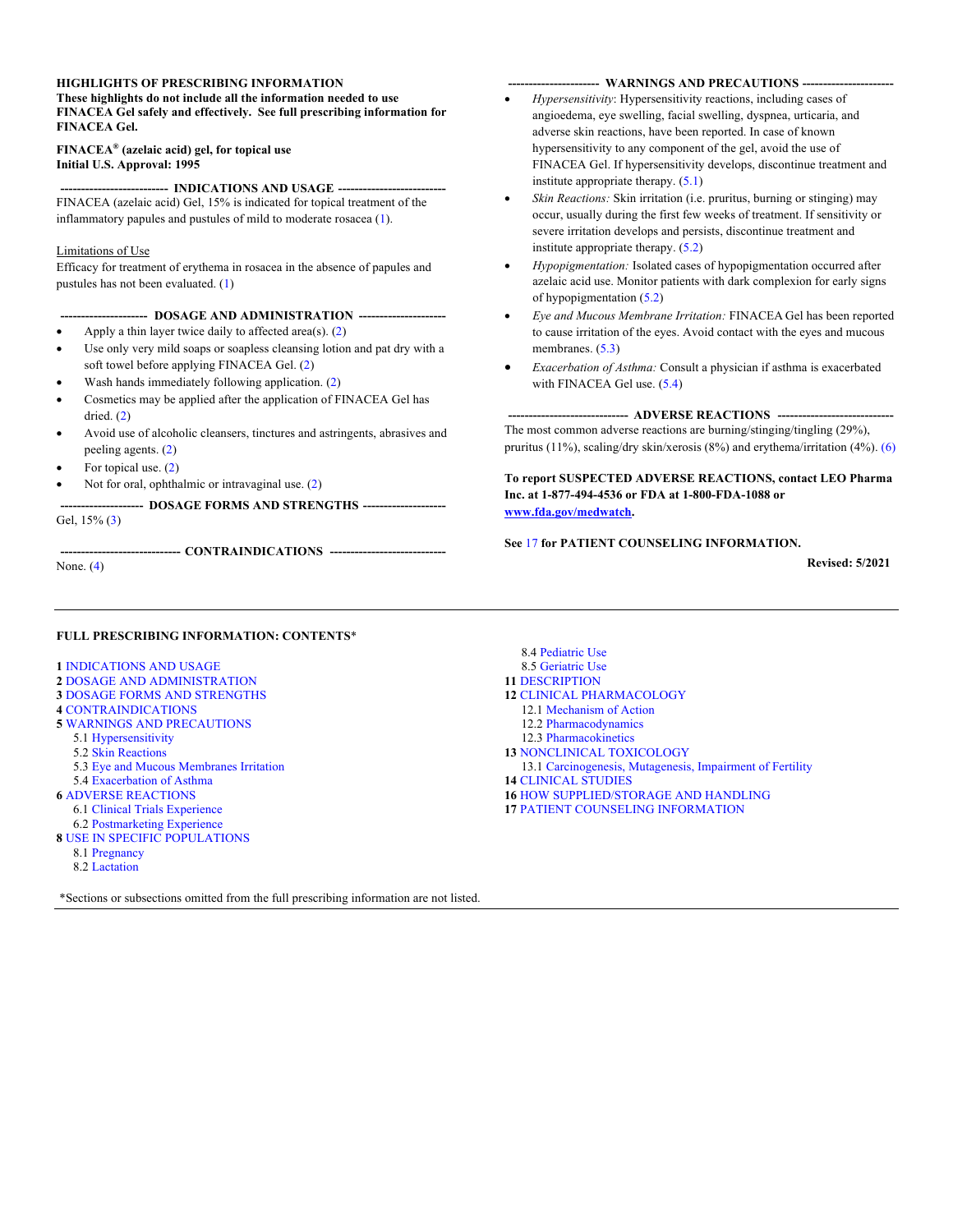# <span id="page-1-0"></span>**FULL PRESCRIBING INFORMATION**

# **1 INDICATIONS AND USAGE**

FINACEA Gel, 15% is indicated for topical treatment of the inflammatory papules and pustules of mild to moderate rosacea.

### Limitations of Use

Although some reduction of erythema which was present in patients with papules and pustules of rosacea occurred in clinical studies, efficacy for treatment of erythema in rosacea in the absence of papules and pustules has not been evaluated.

# **2 DOSAGE AND ADMINISTRATION**

- Cleanse affected area(s) using only very mild soaps or soapless cleansing lotion and pat dry with a soft towel before application of FINACEA Gel.
- Apply and gently massage a thin layer of FINACEA Gel into the affected areas on the face twice daily (morning and evening).
- Wash hands immediately following application of FINACEA Gel.
- Cosmetics may be applied after the application of FINACEA Gel has dried.
- Reassess the diagnosis if no improvement is observed upon completing 12 weeks of therapy.
- Avoid the use of occlusive dressings or wrappings.
- Instruct patients to avoid use of alcoholic cleansers, tinctures and astringents, abrasives and peeling agents.
- For topical use.
- Not for oral, ophthalmic or intravaginal use.

# **3 DOSAGE FORMS AND STRENGTHS**

FINACEA (azelaic acid) Gel, 15% is a white to yellowish white opaque gel. Each gram of FINACEA Gel contains 0.15 gm of azelaic acid (15% w/w).

# **4 CONTRAINDICATIONS**

None.

# **5 WARNINGS AND PRECAUTIONS**

### **5.1 Hypersensitivity**

Hypersensitivity reactions, including cases of angioedema, eye swelling, facial swelling, dyspnea, urticaria, and adverse skin reactions, have been reported during post marketing surveillance.

Avoid the use of FINACEA Gel in patients with known hypersensitivity to any component of the gel. If hypersensitivity develops during treatment, discontinue FINACEA Gel and institute appropriate therapy.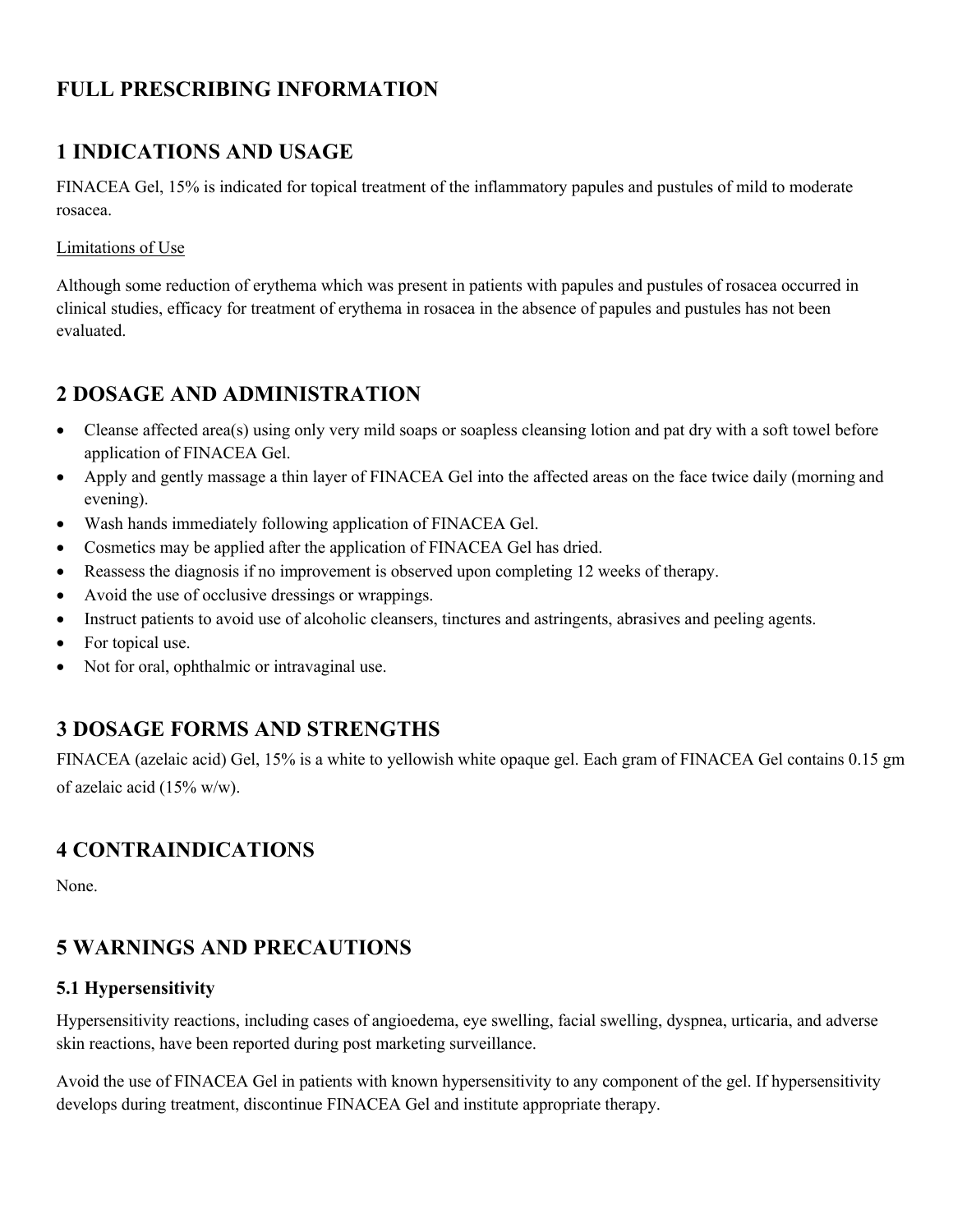## <span id="page-2-0"></span>**5.2 Skin Reactions**

Skin irritation (i.e. pruritus, burning or stinging) may occur during use of FINACEA Gel, usually during the first few weeks of treatment. If sensitivity or severe irritation develops and persists, discontinue treatment and institute appropriate therapy.

There have been isolated reports of hypopigmentation after use of azelaic acid. Since azelaic acid has not been well studied in patients with dark complexion, monitor these patients for early signs of hypopigmentation.

## **5.3 Eye and Mucous Membranes Irritation**

FINACEA Gel has been reported to cause irritation of the eyes. Avoid contact with the eyes, mouth and other mucous membranes. If FINACEA Gel comes in contact with the eyes, wash the eyes with large amounts of water and consult a physician if eye irritation persists *[see Adverse Reactions [\(6.2](#page-3-0))]*.

# **5.4 Exacerbation of Asthma**

Worsening of asthma has been reported in patients using azelaic acid formulations including FINACEA Gel. Consult a physician if asthma is exacerbated with use of FINACEA Gel.

# **6 ADVERSE REACTIONS**

# **6.1 Clinical Trials Experience**

Because clinical trials are conducted under widely varying conditions, adverse reaction rates observed in the clinical trials of a drug cannot be directly compared to rates in the clinical trials of another drug and may not reflect the rates observed in practice.

In two vehicle-controlled and one active-controlled U.S. clinical trials, treatment safety was monitored in 788 subjects who used twice-daily FINACEA Gel for 12 weeks (N=333) or 15 weeks (N=124), or the gel vehicle (N=331) for 12 weeks. In all three trials, the most common treatment-related adverse events were: burning/stinging/tingling (29%), pruritus (11%), scaling/dry skin/xerosis (8%) and erythema/irritation (4%). In the active-controlled trial, overall adverse reactions (including burning, stinging/tingling, dryness/tightness/scaling, itching, and erythema/irritation/redness) were 19.4% (24/124) for FINACEA Gel compared to 7.1% (9/127) for the active comparator gel at 15 weeks.

### **Table 1: Adverse Events Occurring in ≥1% of Subjects in the Rosacea Trials by Treatment Group and Maximum Intensity[\\*](#page-3-0)**

|                           | <b>FINACEA Gel, 15%</b><br>$N = 457$<br>$(100\%)$ |                                    |                                 | <b>Vehicle</b><br>$N = 331$<br>$(100\%)$ |                            |                                   |
|---------------------------|---------------------------------------------------|------------------------------------|---------------------------------|------------------------------------------|----------------------------|-----------------------------------|
|                           | <b>Mild</b><br>$N=99$<br>(22%)                    | <b>Moderate</b><br>$N=61$<br>(13%) | <b>Severe</b><br>$N=27$<br>(6%) | <b>Mild</b><br>$N=46$<br>(14%)           | Moderate<br>$N=30$<br>(9%) | <b>Severe</b><br>$N=5$<br>$(2\%)$ |
| Burning/stinging/tingling | 71(16%)                                           | 42 $(9%)$                          | 17(4%)                          | 8(2%)                                    | 6(2%)                      | $2(1\%)$                          |
| <b>Pruritus</b>           | 29(6%)                                            | 18(4%)                             | $5(1\%)$                        | 9(3%)                                    | 6(2%)                      | $0(0\%)$                          |
| Scaling/dry skin/xerosis  | 21(5%)                                            | $10(2\%)$                          | $5(1\%)$                        | 31 $(9%)$                                | 14(4%)                     | $1(1\%)$                          |
| Erythema/irritation       | $6(1\%)$                                          | 7(2%)                              | $2(1\%)$                        | 8(2%)                                    | $4(1\%)$                   | $2(1\%)$                          |
| Contact dermatitis        | $2 \left( \leq 1\% \right)$                       | $3(1\%)$                           | $0(0\%)$                        | $1 \left( \frac{10}{6} \right)$          | $0(0\%)$                   | $0(0\%)$                          |
| Edema                     | $3(1\%)$                                          | $2(1\%)$                           | $0(0\%)$                        | $3(1\%)$                                 | $0(0\%)$                   | $0(0\%)$                          |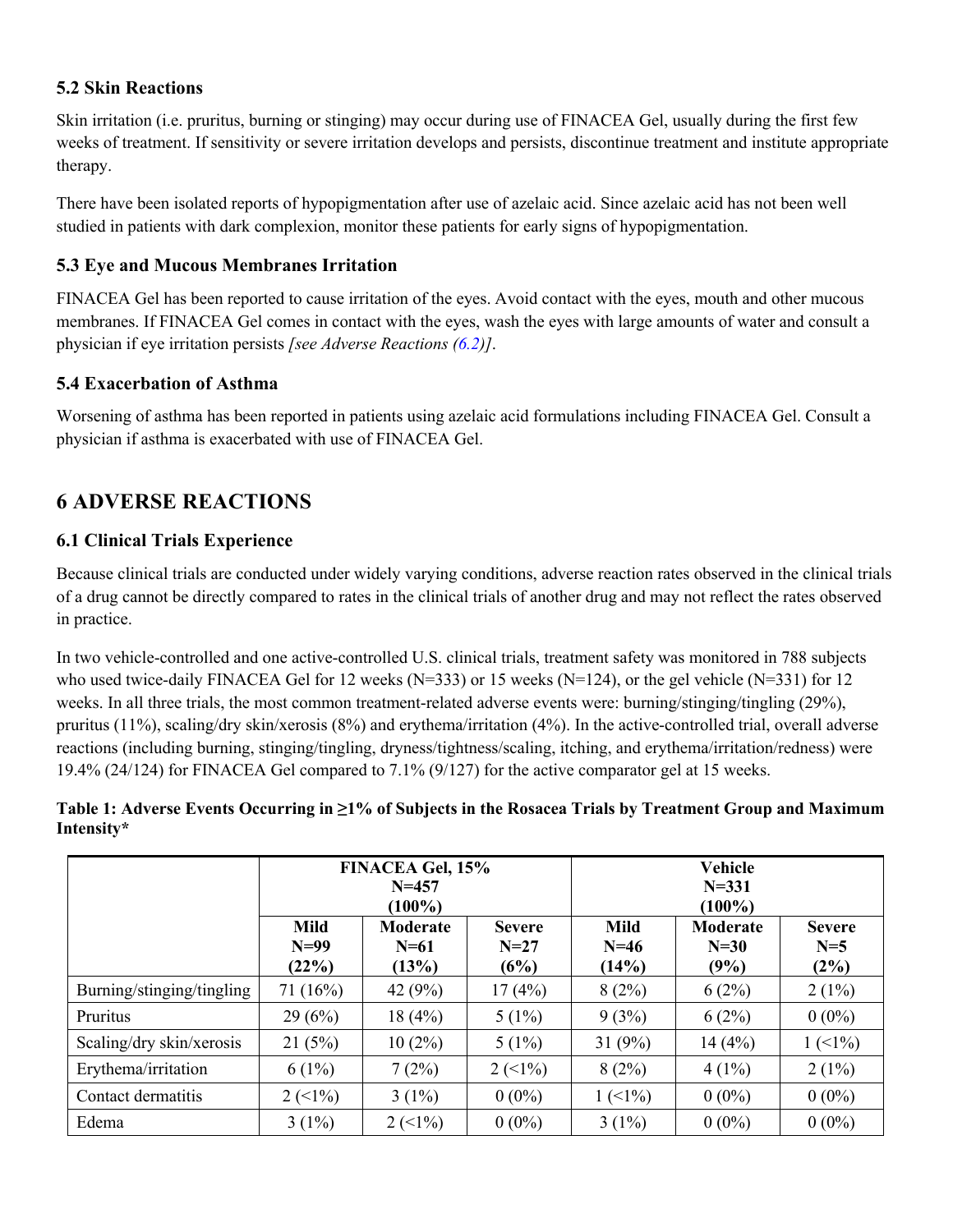<span id="page-3-0"></span>

|  | $1\%$<br>Acne<br>- - | $1\%$ | $(0\%)$ | $1\%$ ) | $(0\%)$<br>v | $(0\%)$ |
|--|----------------------|-------|---------|---------|--------------|---------|
|--|----------------------|-------|---------|---------|--------------|---------|

[\\*](#page-2-0)*Subjects may have >1 cutaneous adverse event; thus, the sum of the frequencies of preferred terms may exceed the number of subjects with at least 1 cutaneous adverse event.*

In patients using azelaic acid formulations, the following adverse events have been reported: worsening of asthma, vitiligo, depigmentation, small depigmented spots, hypertrichosis, reddening (signs of keratosis pilaris) and exacerbation of recurrent herpes labialis.

#### *Local Tolerability Studies*

FINACEA Gel and its vehicle caused irritant reactions at the application site in human dermal safety studies. FINACEA Gel caused significantly more irritation than its vehicle in a cumulative irritation study. Some improvement in irritation was demonstrated over the course of the clinical trials, but this improvement might be attributed to subject dropouts. No phototoxicity or photoallergenicity were reported in human dermal safety studies.

#### **6.2 Postmarketing Experience**

The following adverse reactions have been identified post approval of FINACEA Gel. Because these reactions are reported voluntarily from a population of uncertain size, it is not always possible to reliably estimate the frequency or establish a causal relationship to drug exposure:

*Eyes:* iridocyclitis upon accidental exposure of the eyes to FINACEA Gel.

*Hypersensitivity:* angioedema, eye swelling, facial swelling, urticaria.

*Respiratory:* worsening of asthma, dyspnea, wheezing.

*Skin reactions:* rash.

# **8 USE IN SPECIFIC POPULATIONS**

### **8.1 Pregnancy**

#### Risk Summary

Azelaic acid is minimally absorbed systemically following topical route of administration, and maternal use is not expected to result in fetal exposure to the drug *[see Clinical Pharmacology ([12.3\)](#page-5-0)].* 

In animal reproduction studies, embryofetal toxicity was noted when azelaic acid was administered orally during the period of organogenesis at doses 162, 19, and 65 times the maximum recommended human dose (MRHD) in rats, rabbits, and monkeys, respectively. Maternal toxicity was noted at these doses but no malformations were observed in these embryofetal developmental studies *(see Data).* 

The background risk of major birth defects and miscarriage for the indicated population is unknown. All pregnancies have a background risk of birth defect, loss, or other adverse outcomes. In the U.S. general population, the estimated background risk of major birth defects and miscarriage in clinically recognized pregnancies is 2 to 4% and 15 to 20%, respectively.

#### Data

#### *Animal Data*

Dermal embryofetal developmental toxicology studies have not been performed with azelaic acid, 15% gel. Oral embryofetal developmental studies were conducted with azelaic acid in rats, rabbits, and cynomolgus monkeys. Azelaic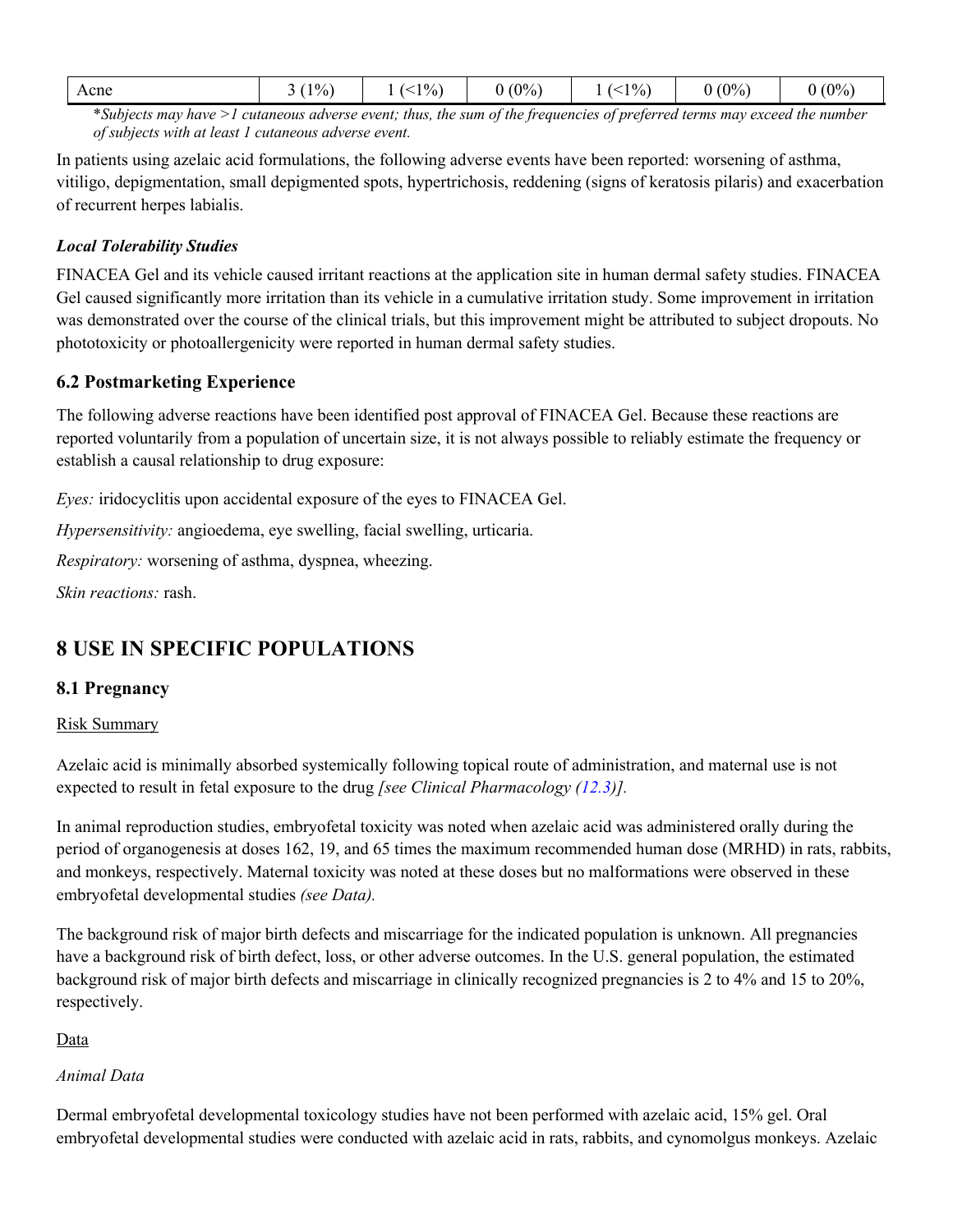acid was administered during the period of organogenesis in all three animal species. Embryotoxicity was observed in rats, rabbits, and monkeys at oral doses of azelaic acid that generated some maternal toxicity. Embryotoxicity was observed in rats given 2500 mg/kg/day [162 times the MRHD based on body surface area (BSA) comparison], rabbits given 150 or 500 mg/kg/day (19 or 65 times the MRHD based on BSA comparison) and cynomolgus monkeys given 500 mg/kg/day (65 times the MRHD based on BSA comparison) azelaic acid. No malformations were observed in the oral embryofetal developmental studies conducted in rats, rabbits and cynomolgus monkeys.

An oral peri- and post-natal developmental study was conducted in rats. Azelaic acid was administered from gestational day 15 through day 21 postpartum up to a dose level of 2500 mg/kg/day. Embryotoxicity was observed in rats at an oral dose of 2500 mg/kg/day (162 times the MRHD based on BSA comparison) that generated some maternal toxicity. In addition, slight disturbances in the post-natal development of fetuses was noted in rats at oral doses that generated some maternal toxicity (500 and 2500 mg/kg/day; 32 and 162 times the MRHD based on BSA comparison). No effects on sexual maturation of the fetuses were noted in this study.

### **8.2 Lactation**

### Risk Summary

Azelaic acid is naturally present in human milk. When used as prescribed, azelaic acid is unlikely to be absorbed through the skin in clinically relevant amounts to cause a change in azelaic acid concentration in milk or milk production; therefore, breastfeeding is not expected to result in exposure of the infant to FINACEA Gel. The developmental and health benefits of breastfeeding should be considered along with the mother's clinical need for FINACEA Gel and any potential adverse effects on the breastfed child from FINACEA Gel or from the underlying maternal condition.

# **8.4 Pediatric Use**

The safety and effectiveness of FINACEA Gel have not been established in pediatric patients.

### **8.5 Geriatric Use**

Clinical studies of FINACEA Gel did not include sufficient numbers of subjects aged 65 and over to determine if they respond differently than younger subjects.

# **11 DESCRIPTION**

FINACEA (azelaic acid) Gel, 15%, is an aqueous gel which contains azelaic acid, a naturally-occurring saturated dicarboxylic acid. It is for topical use. Chemically, azelaic acid is 1,7-heptanedicarboxylic acid. The molecular formula for azelaic acid is  $C_9 H_{16} O_4$ . It has the following structure:



Azelaic acid has a molecular weight of 188.22. It is a white, odorless crystalline solid. It is poorly soluble in water at 20°C (0.24%) but freely soluble in boiling water and in ethanol.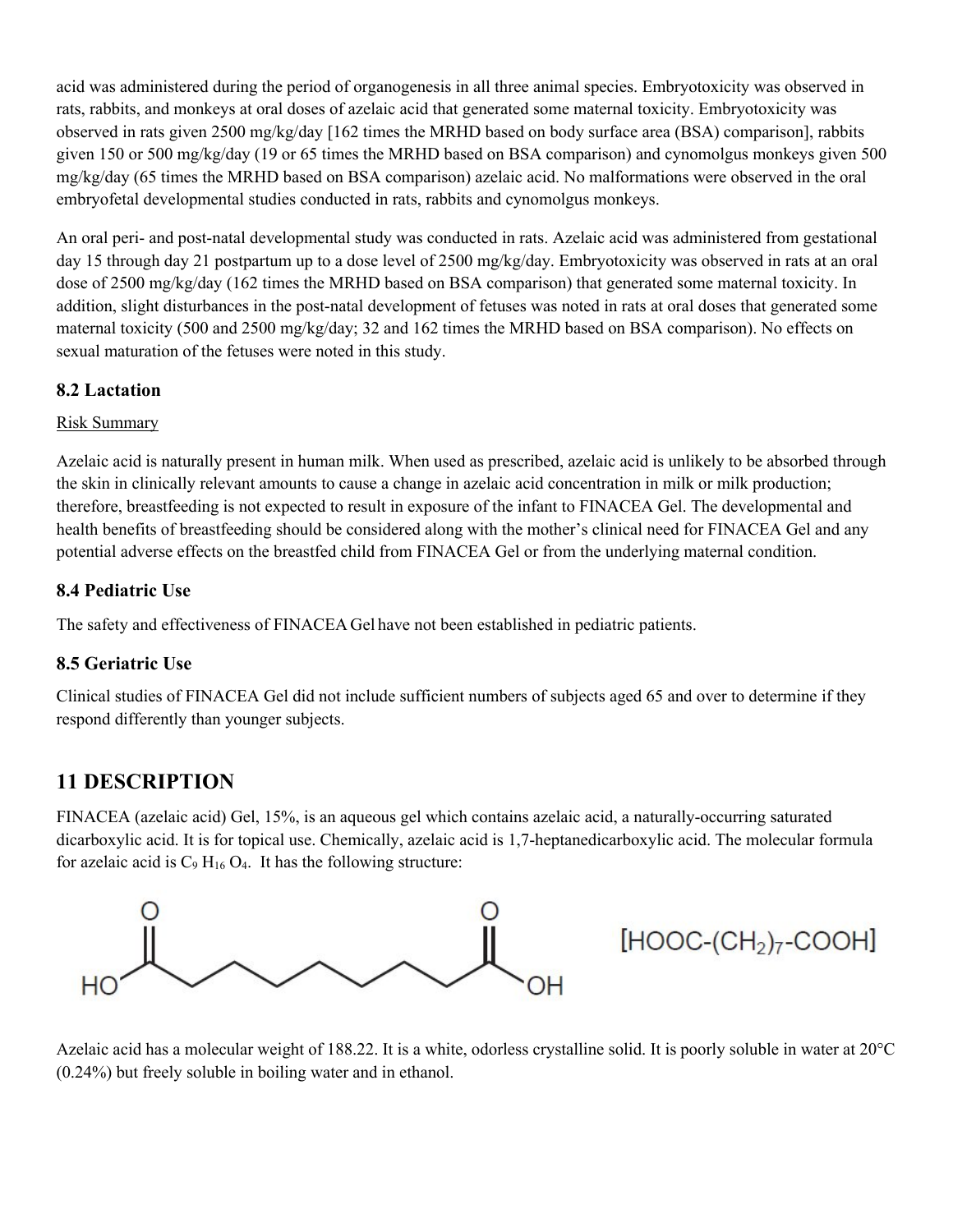<span id="page-5-0"></span>FINACEA Gel, 15% is a white to yellowish white opaque gel for topical use; each gram contains 0.15 gm azelaic acid (15% w/w) in an aqueous gel base containing benzoic acid (as a preservative), disodium EDTA, lecithin, medium-chain triglycerides, polyacrylic acid, polysorbate 80, propylene glycol, purified water, and sodium hydroxide to adjust pH.

# **12 CLINICAL PHARMACOLOGY**

# **12.1 Mechanism of Action**

The mechanism(s) by which azelaic acid interferes with the pathogenic events in rosacea are unknown.

## **12.2 Pharmacodynamics**

The pharmacodynamics of azelaic acid in association with the treatment of rosacea are unknown.

# **12.3 Pharmacokinetics**

The percutaneous absorption of azelaic acid after topical application of FINACEA Gel could not be reliably determined. Mean plasma azelaic acid concentrations in rosacea subjects treated with FINACEA Gel twice daily for at least 8 weeks are in the range of 42 to 63.1 ng/mL. These values are within the maximum concentration range of 24.0 to 90.5 ng/mL observed in rosacea subjects treated with vehicle only. This indicates that FINACEA Gel does not increase plasma azelaic acid concentration beyond the range derived from nutrition and endogenous metabolism.

In vitro and human data suggest negligible cutaneous metabolism of <sup>3</sup>H-azelaic acid after topical application of 20% azelaic acid cream. Azelaic acid is mainly excreted unchanged in the urine, but undergoes some ß-oxidation to shorter chain dicarboxylic acids.

# **13 NONCLINICAL TOXICOLOGY**

# **13.1 Carcinogenesis, Mutagenesis, Impairment of Fertility**

In a 2-year dermal mouse carcinogenicity study, azelaic acid pre-foam emulsion was administered twice daily to CD-1 mice at topical doses of 5%, 15%, and 30% (500, 1500, and 3000 mg/kg/day azelaic acid). No drug-related tumors were noted at concentrations up to 30% azelaic acid (396 times the MRHD based on AUC comparison).

Azelaic acid was not mutagenic or clastogenic in a battery of in vitro [Ames assay, HGPRT in V79 cells (Chinese hamster lung cells), and chromosomal aberration assay in human lymphocytes] and in vivo (dominant lethal assay in mice and mouse micronucleus assay) genotoxicity tests.

Oral administration of azelaic acid at dose levels up to 2500 mg/kg/day (162 times the MRHD based on BSA comparison) did not affect fertility or reproductive performance in male or female rats.

# **14 CLINICAL STUDIES**

FINACEA Gel was evaluated for the treatment of mild to moderate papulopustular rosacea in two multicenter, randomized, double-blind, vehicle-controlled, 12-week clinical trials having identical protocols and involving a total of 664 (active: 333; vehicle: 331) subjects aged 21 to 86 years (mean age = 49). Overall, 92.5% of subjects were Caucasian and 73% of subjects were female. Enrolled subjects had mild to moderate rosacea with a mean lesion count of 18 (range 8 to 60) inflammatory papules and pustules. The following subjects were excluded: a) those without papules and pustules; b) those with nodules, rhinophyma, or ocular involvement and c) those with a history of hypersensitivity to propylene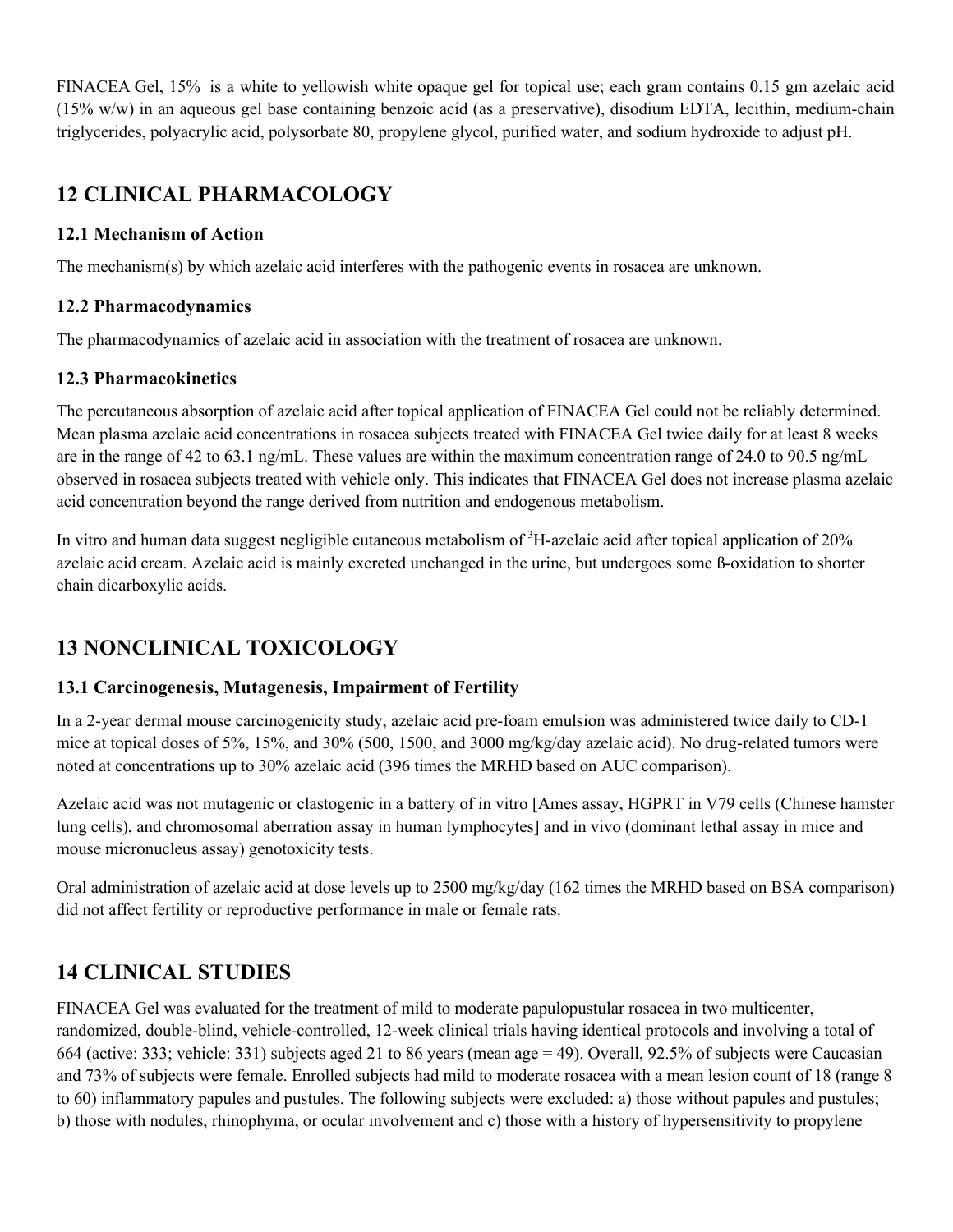glycol or to any other ingredients of the study drug. FINACEA Gel or its vehicle were to be applied twice daily for 12 weeks; no other topical or systemic medication affecting the course of rosacea and/or evaluability was to be used during the studies. Subjects were instructed to avoid spicy foods, thermally hot food/drink and alcoholic beverages during the study. Subjects were also instructed to use only very mild soaps or soapless cleansing lotion for facial cleansing.

The primary efficacy endpoints included both 1) change from baseline in inflammatory lesion counts as well as 2) success defined as a score of "clear" or "minimal" with at least a 2-step reduction from baseline on the Investigator's Global Assessment (IGA), defined as follows below:

### CLEAR:

No papules and/or pustules; no or residual erythema; no or mild to moderate telangiectasia

### MINIMAL:

Rare papules and/or pustules; residual to mild erythema; mild to moderate telangiectasia

### MILD:

Few papules and/or pustules; mild erythema; mild to moderate telangiectasia

### MILD TO MODERATE:

Distinct number of papules and/or pustules; mild to moderate erythema; mild to moderate telangiectasia

### MODERATE:

Pronounced number of papules and/or pustules; moderate erythema; mild to moderate telangiectasia

### MODERATE TO SEVERE:

Many papules and/or pustules, occasionally with large inflamed lesions; moderate erythema; moderate degree of telangiectasia

### SEVERE:

Numerous papules and/or pustules, occasionally with confluent areas of inflamed lesions; moderate or severe erythema; moderate or severe telangiectasia

Primary efficacy assessment was based on the "intent-to-treat" (ITT) population with the "last observation carried forward" (LOCF).

Both trials demonstrated a statistically significant difference in favor of FINACEA Gel over its vehicle in both reducing the number of inflammatory papules and pustules associated with rosacea (Table 2) as well as demonstrating success on the IGA in the ITT-LOCF population at the end of treatment.

### **Table 2: Inflammatory Papules and Pustules (ITT population)\***

|                                                            | <b>Study One</b><br><b>FINACEA Gel,</b><br>15%<br>$N = 164$ | <b>Study One</b><br><b>VEHICLE</b><br>$N=165$ | <b>Study Two</b><br><b>FINACEA Gel,</b><br>15%<br>$N=167$ | <b>Study Two</b><br><b>VEHICLE</b><br>$N=166$ |
|------------------------------------------------------------|-------------------------------------------------------------|-----------------------------------------------|-----------------------------------------------------------|-----------------------------------------------|
| Mean Lesion Count<br>Baseline                              | 17.5                                                        | 17.6                                          | 17.9                                                      | 18.5                                          |
| End of Treatment <sup>*</sup>                              | 6.8                                                         | 10.5                                          | 9.0                                                       | 12.1                                          |
| Mean Percent<br>Reduction End of<br>Treatment <sup>®</sup> | 57.9%                                                       | 39.9%                                         | 50.0%                                                     | 38.2%                                         |

*\*ITT population with last observation carried forward (LOCF)*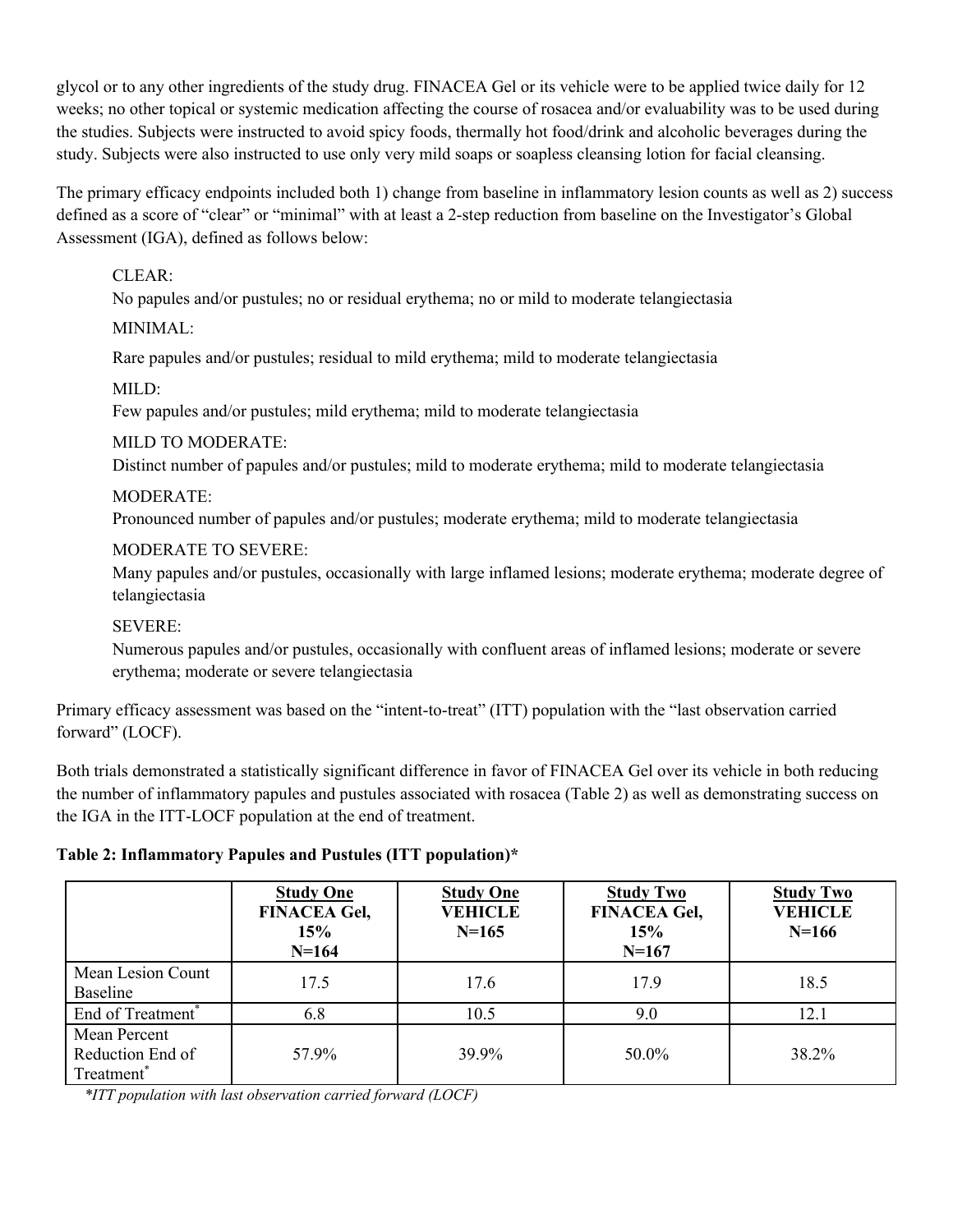<span id="page-7-0"></span>Although some reduction of erythema which was present in subjects with papules and pustules of rosacea occurred in clinical trials, efficacy for treatment of erythema in rosacea in the absence of papules and pustules has not been evaluated.

FINACEA Gel was superior to the vehicle with regard to success based on the IGA of rosacea on a 7-point static score at the end of treatment (ITT population; Table 3).

|  | Table 3: Investigator's Global Assessment at the End of Treatment* |
|--|--------------------------------------------------------------------|
|  |                                                                    |

|                                                                                | <b>Study One</b><br><b>FINACEA Gel,</b><br>15%<br>$N=164$ | <b>Study One</b><br><b>VEHICLE</b><br>$N=165$ | <b>Study Two</b><br><b>FINACEA Gel,</b><br>15%<br>$N=167$ | <b>Study Two</b><br><b>VEHICLE</b><br>$N=166$ |
|--------------------------------------------------------------------------------|-----------------------------------------------------------|-----------------------------------------------|-----------------------------------------------------------|-----------------------------------------------|
| Clear, Minimal or<br>Mild at End of<br>Treatment<br>$\frac{6}{6}$ of Subjects) | 61%                                                       | 40%                                           | 61%                                                       | 48%                                           |

*\*ITT population with last observation carried forward (LOCF)*

# **16 HOW SUPPLIED/STORAGE AND HANDLING**

### How Supplied

FINACEA (azelaic acid) Gel, 15% is a white to yellowish white opaque gel supplied in a 50 g tube (NDC 50222-505-50).

### Storage and Handling

Store at 25°C (77°F); excursions permitted between 15–30°C (59–86°F) *[see USP Controlled Room Temperature]*.

# **17 PATIENT COUNSELING INFORMATION**

Inform patients using FINACEA Gel of the following:

### Administration Instructions

- For topical use only.
- Before applying FINACEA Gel, cleanse affected area(s) with a very mild soap or a soapless cleansing lotion and pat dry with a soft towel.
- Wash hands immediately following application of FINACEA Gel.
- Cosmetics may be applied after the application of FINACEA Gel has dried.
- Avoid the use of occlusive dressings or wrappings.
- Avoid use of alcoholic cleansers, tinctures and astringents, abrasives and peeling agents *[see Dosage and Administration ([2](#page-1-0))]*.

### Hypersensitivity

• If allergic reactions occur, discontinue use and consult their healthcare provider *[see Warnings and Precautions*  $(5.1)$  $(5.1)$ .

### Skin Irritation